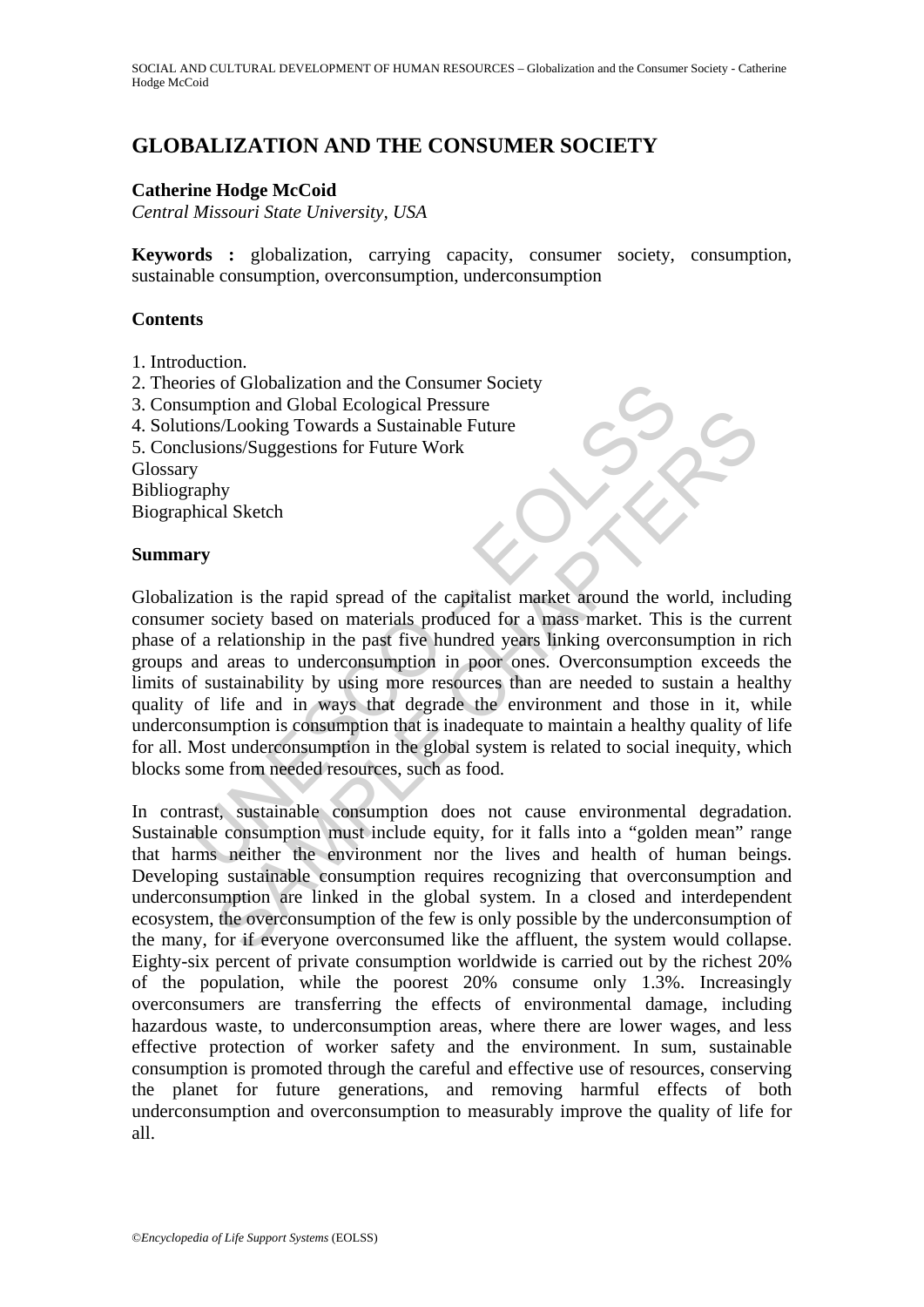## **1. Introduction**

Globalization and the expansion of the consumer society are intertwined. Globalization is the rapid spread of the capitalist market (including trade and private investment) around the world, integrating the exchange of resources, other diverse cultural patterns, and the growing relations between countries and regions. Since the colonial periods starting in the late sixteenth century, industrialization has been a global process in which resources (including labor) in one area of the world have been used for the benefit of those in other areas. In many respects, this is a process that has been going on for at least five thousand years, since the creation of the earliest city-states, with their class systems and market economies. The rise of contemporary consumer society focusing on the use of materials produced for a mass market is the current phase of this relationship that has in the past five hundred years increasingly linked rich areas and groups to poor ones, with rich areas being characterized by overconsumption and poor areas by underconsumption.

of materials produced for a mass market is the current phase of the part in the past five hundred years increasingly linked rich areas and in the past five hundred years increasingly linked rich areas and infinition.<br>
pror are vectors of the measure of the power state and growth the cowboy state in the measurementation. This are some of the "cowboy" economy. Rooted in frontier areas during colonial tirres seemed virtually limitless, this kin Contemporary consumer society can be characterized by what economist Kenneth Boulding calls the "cowboy" economy. Rooted in frontier areas during colonial times when resources seemed virtually limitless, this kind of economy emphasizes continual expansion in both production and consumption as desirable and necessary objectives. However, cowboy economies have tended to downplay the by-products of overconsumption, such as exhaustion of resources and pollution. These expanding economies characterize highly industrialized societies, regardless of whether they are capitalist, communist, socialist, or otherwise. In virtually all societies, despite cultural differences, the globalization of the consumer society has given status to high consumption, especially of items from the international market. Expensive items such as automobiles, televisions, video recorders (VCRs), and now computer equipment, are status symbols worldwide. Yet, overconsumption of these and other items generates refuse each year equivalent to Mt. Everests of solid waste and pollution. Currently, the richest 20% of the world is responsible for 86% of annual private consumption (with its accompanying waste and pollution) while the poorest 20% is responsible for only 1.3% of private consumption. This disparity in consumption is a by-product of the global cowboy economy which inextricably links affluence and poverty.

In contrast with the cowboy economy, sustainable development involves restructuring consumer society in ways that use resources carefully and effectively, conserving the planet for future generations, while measurably improving the present quality of life in all areas. This involves shifting into what Boulding calls a "spaceman" or "spaceship" kind of economy. Creativity in such sustainable development will be channeled not only into using fewer and fewer resources to accomplish more and more goals, with little or no harmful ecological effect, it will also be channeled into reducing existing consumption gaps between the haves and have-nots. This kind of consumption would fall into a kind of "golden mean" range, removing the harmful effects of both underconsumption as well as overconsumption, and could help improve the quality of life in all areas of the world, rich as well as poor, improve global security, and channel human ingenuity into new directions.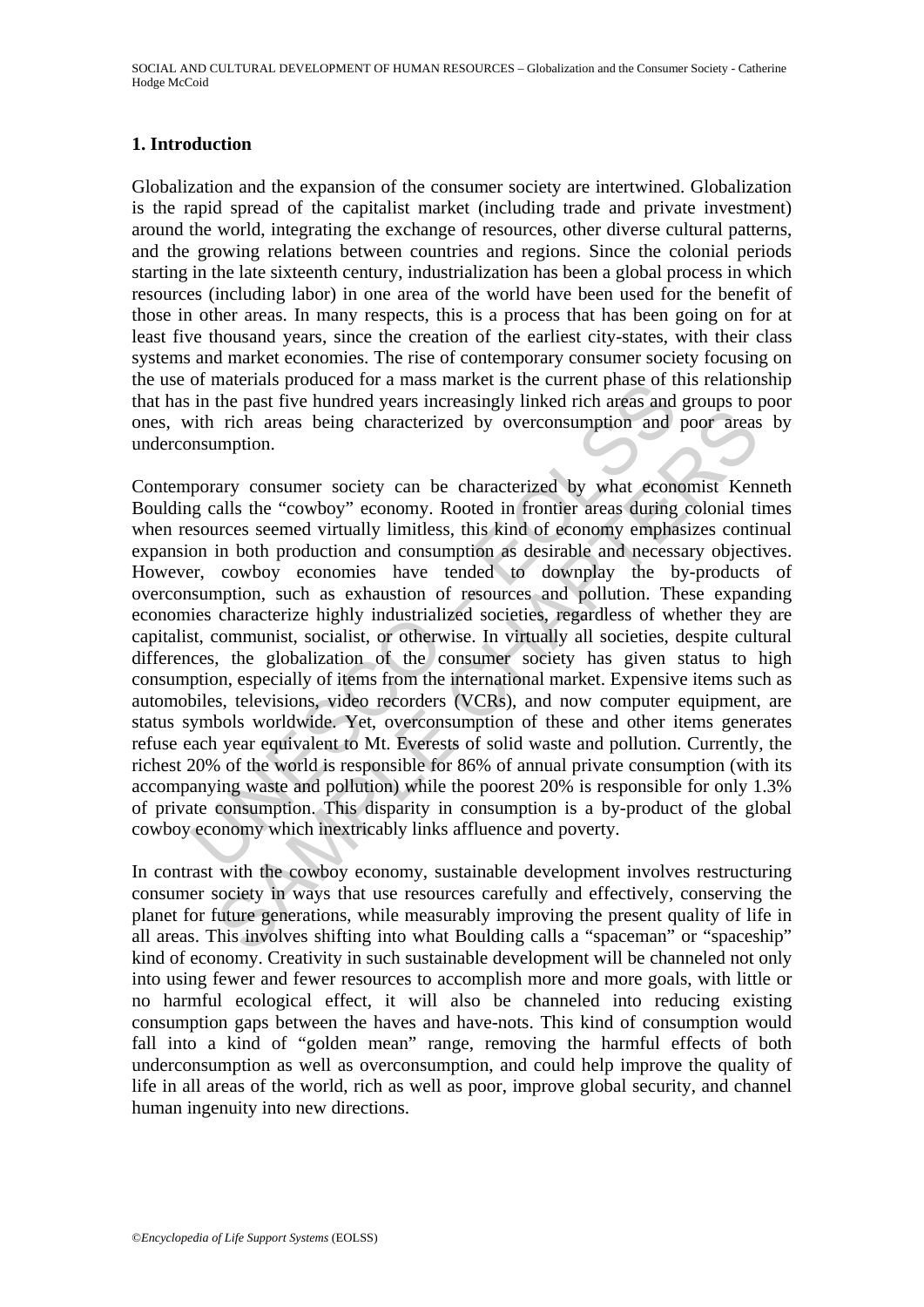### **2. Theories of Globalization and the Consumer Society**

While the many theories attempting to explain globalization and consumer society might be categorized in diverse ways, those frameworks can be separated into three major types: (1) top-down theories, (2) bottom-up theories, and (3) ecological theories. These kinds of theories cut across disciplines and cultures and, like all theories, tend to reflect diverse social or interest groups.

#### **2.1. Top-down Theories**

uent of the world, whether they are in figury industrianced<br>is. These theories have been used to analyze the global ment perspective, and have been used to analyze the global ment perspective, and have been used by those w respective, and have been used by dinegal by the prespective, and have been used by those who already have money to netrical the respective, and have been used by those who already have money to netrical suggests that all The work of most Western economists reflects a top-down perspective characteristic of the affluent of the world, whether they are in highly industrialized or developing countries. These theories have been used to analyze the global market from an investment perspective, and have been used by those who already have money to make more. Walter Rostow's stages of economic change theory has been particularly influential, suggesting that all countries go through the same stages of development as they industrialize. This approach suggests that development automatically "trickles down" throughout the class systems of countries and regions experiencing it. This perspective looks uncritically at consumer society, seeing consumption as a good and necessary force driving production and fueling market forces. Contemporary advertising or marketing exemplifies the top-down perspective that consumption is inherently good or necessary by making it a status symbol, to be "cool" or "modern" to use particular products associated with wealth, power, and prestige. This has been a highly effective approach to mass marketing, producing massive profits for the wealthy and for capitalist organizations, such as multinational corporations. However, economic and political institutions, even in the most democratic countries, relying on this kind of top-down analysis have tended to ignore or minimize the importance of the growing ecological problems, as well as the growing economic and political gap between the wealthy and the poor. Democratic systems using this kind of top-down theory tend to act as if an open political system automatically leads to an open economic system, often ignoring or minimizing the effectiveness of the power/wealth/status structure in maintaining the gap between the top and the bottom.

#### **2.2. Bottom-up Theories**

Bottom-up theories call attention to the fact that the world does not look the same for the disenfranchised as it does for the affluent and powerful. Immanuel Wallerstein's "world-system" theory has been among the most influential of the bottom-up theories. In it, Wallerstein argues that all states are part of capitalist world economy in which inequality is a product of the basic forces driving that economy. From Wallerstein's perspective, the end of inequality is tied to the end of capitalism. The work of Indian economist Amartya Sen, recently recognized with the Nobel Prize, also calls attention to the fact that the view from the bottom is very different from the view from the top. His work on famine makes clear how processes of distribution, rather than simply the availability of food, have been major factors in either causing or preventing famines. By outlining how significant the control of wealth and power is in mass societies, bottomup theories help identify processes which disenfranchise people and in mobilizing them for change. These theories have been quite varied, using many different approaches for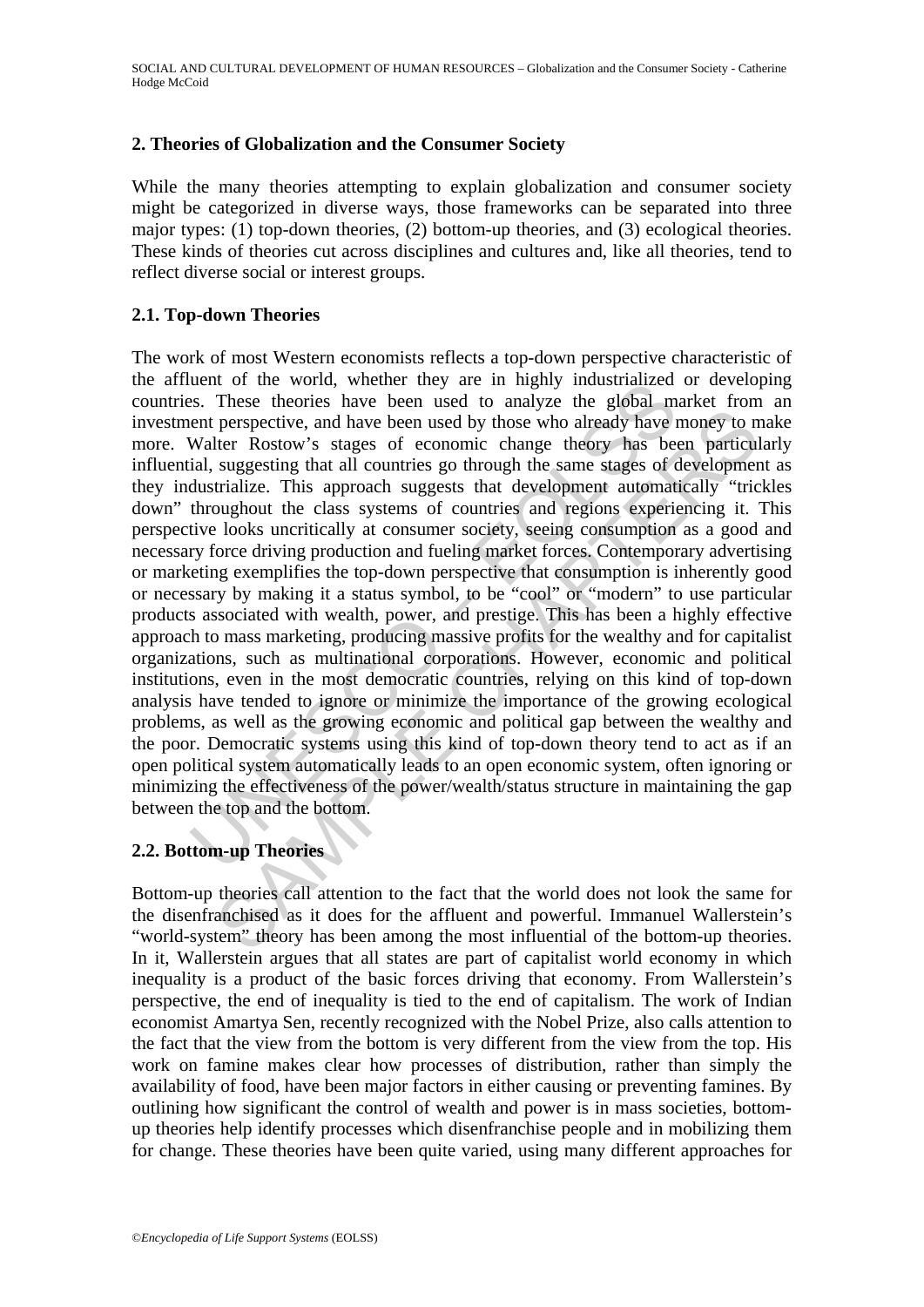analysis and for mobilizing people. They have included such diverse forms as the egalitarianism rooted in tribal classless societies in Africa and other continents, the democratic socialism of western European countries like Sweden or Norway, varieties of Islamic "socialism," Christian or other religious "communalism," as well as the communist parties of the former Soviet bloc countries, China, and other countries.

Communist parties have very effectively mobilized masses of people to take power. However, once in power in the Soviet Union, China, Cuba, and other allied states, the party assumed the paradoxical characteristic of using a top-down approach. Once in power, the party perpetuated itself as the new class controlling state power and the means of production, although also effectively transforming many social structures (such as education, food, health care, and work) in ways that make them more accessible to those at the bottom. While communist parties have had different objectives than the capitalist class in power, their top-down approach when in power has tended to down play ecological problems and the gap between the haves and have-nots. While capitalist top-down approaches (at least in the more democratic countries) have ignored the importance of economic equity while focusing on political equity, communist parties in power have ignored the importance of political equity, while focusing on economic equity. Dictatorial capitalist regimes, as in apartheid South Africa, have ignored both political and economic equity.

## **2.3. Ecological Theories**

Se exucedion, 1000, nearline care, and work) in ways una mail<br>be to those at the bottom. While communist parties have had difference<br>prigitalist class in power, their top-down approach when in power<br>lay ecological problems or another or constant with the bumanning paradon have a may be principal priditist class in power, their top-down approach when in power has tendeed ecological problems and the gap between the haves and have-nots. We righ Ecological theories acknowledge that all things in a natural system are interconnected and that patterns or changes in one area can affect those in others. For example, a recent study directed by Shanna Swan made newspaper headlines because it showed a strong decrease in sperm counts in the United States and Europe. It is just the most recent and apparently the most definitive of a number of studies exploring the dropping sperm count in industrialized countries. Swan's study, like many previous ones, suggests a link between the use of chemicals, such as pesticides and herbicides, in the environment and reproductive and other changes in humans and other animals. Numerous studies of endocrine-disrupting chemicals suggest that cancer is not the only or perhaps even the most toxic effect of such chemicals. Even more damaging may be the links between birth defects and chemical exposure to pesticides or herbicides. For example, higher occurrence of birth defects has been found both among children of farmers who handle pesticides and among families simply living in the same areas. These studies link chemical use to such diverse problems as learning disabilities and increased aggression. Moreover, they raise serious questions about what has been going on over time in industrialized societies, including declining school test scores, and increasing patterns of violence. These studies warn against overly simplistic explanations that ignore the role of the social environment.

Ecological theories are inherently holistic. However, they are not inherently just or equitable. They may include either top-down or bottom-up perspectives, with quite different policy and social consequences. For example, an ecological analysis, even in the name of scientific "objectivity," which does not directly address the social structures maintaining inequity will tend to perpetuate and even exacerbate the gap between the top and the bottom. Ecological analysis helps in understanding the processes that result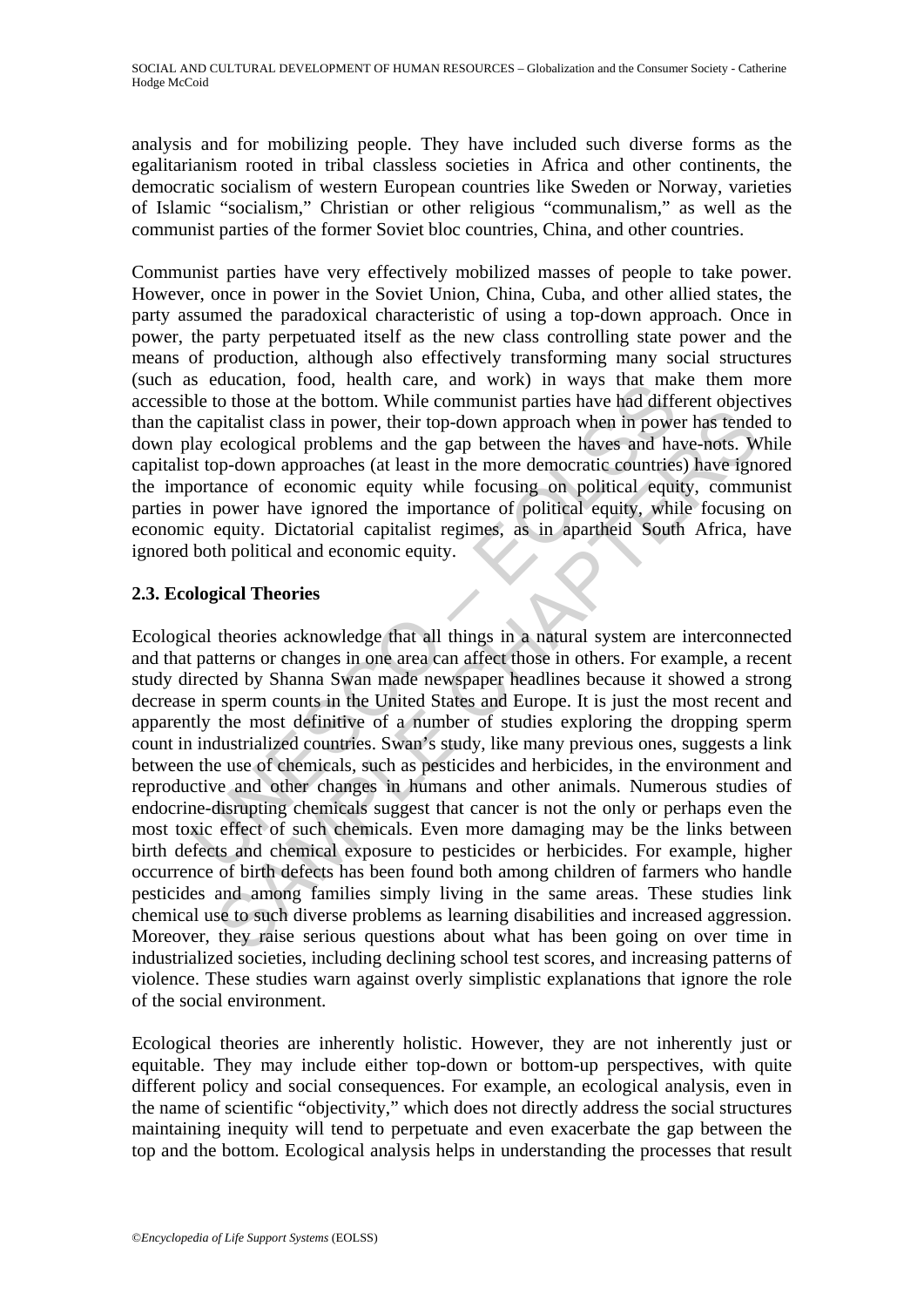in ecological balance, but it is possible to have societies that are ecologically balanced while devoid of justice or equity, including ones in which the majority live in misery while a minority live in affluence. Only dictatorial social systems could indefinitely maintain such inequity.

Ecological theories have only gradually come to overtly include the importance of inequity and human rights issues in resolving human ecological and other problems, and this encyclopedia represents this perspective. It uses a holistic ecological framework aimed both at conservation for future generations and at facilitating sustainable development bridging the growing gap between the affluent and impoverished in the present. It recognizes that ecological solutions have to involve not just appropriate technology, but social approaches that involve more and more people from both the bottom and the top in developing solutions that benefit them all as well as future generations.

> TO ACCESS ALL THE **18 PAGES** OF THIS CHAPTER, Visit: http://www.eolss.net/Eolss-sampleAllChapter.aspx

#### **Bibliography**

- - -

State the top in developing solutions that benefit them all as<br>
and the top in developing solutions that benefit them all as<br>
ons.<br>
TO ACCESS ALL THE 18 PAGES OF THIS CHAPT<br>
Visit: http://www.colss.net/Eolss-sampleAllChapt SAMPLE C[HAP](https://www.eolss.net/ebooklib/sc_cart.aspx?File=E1-11-07-07)TERS Bodley J. H. (1996). *Anthropology and Contemporary Human Problems*, 3rd ed. Mountain View, CA: Mayfield Publishing Company. [A holistic anthropological examination of interrelations between environmental and other social problems, including overconsumption and underconsumption, and inequality in the global system. Uses material from historical, prehistoric, and ethnographic societies to build a comprehensive analysis for both specialists and nonspecialists.]

Boulding K. (1966). The Economics of the coming spaceship Earth. *Environmental Quality in a Growing Economy* (ed. H. Jarrett). Baltimore, MD: Johns Hopkins Press. [A landmark work outlining the economic basis for sustainable consumption and development.]

Colborn T., Dumanoski D., and Peterson M. J. (1997). *Our Stolen Future*. New York: Plume Books. [A major ecological synthesis of numerous studies of endocrine-disrupting chemicals, linking the use of these chemicals not only to cancer, but to birth defects, as well as such diverse patterns as learning disabilities and increasing aggression. Includes many major studies since Rachel Carson's 1962 synthesis in *Silent Spring*.]

Doll R. and Peto R. (1981). *The Causes of Cancer.* Oxford: Oxford University Press. [The classic study identifying environmental causes of cancer, including diet and tobacco use.]

McCoid C. H. (1984). *Carrying Capacities of Nation-States*. New Haven: HRFlex Books, Human Relations Area Files. [A major source examining factors, including consumption, limiting carrying capacities in more than 100 countries all over the world. Provides a statistical database, and also synthesizes earlier work.]

Moran E. F. (1996). Goals and indices of development: an anthropological perspective. *Transforming Societies, Transforming Anthropology* (ed. E. F. Moran), Chapter 7. Ann Arbor: University of Michigan Press. [An important discussion of the inadequacy of GNP as an indicator of economic "development,"